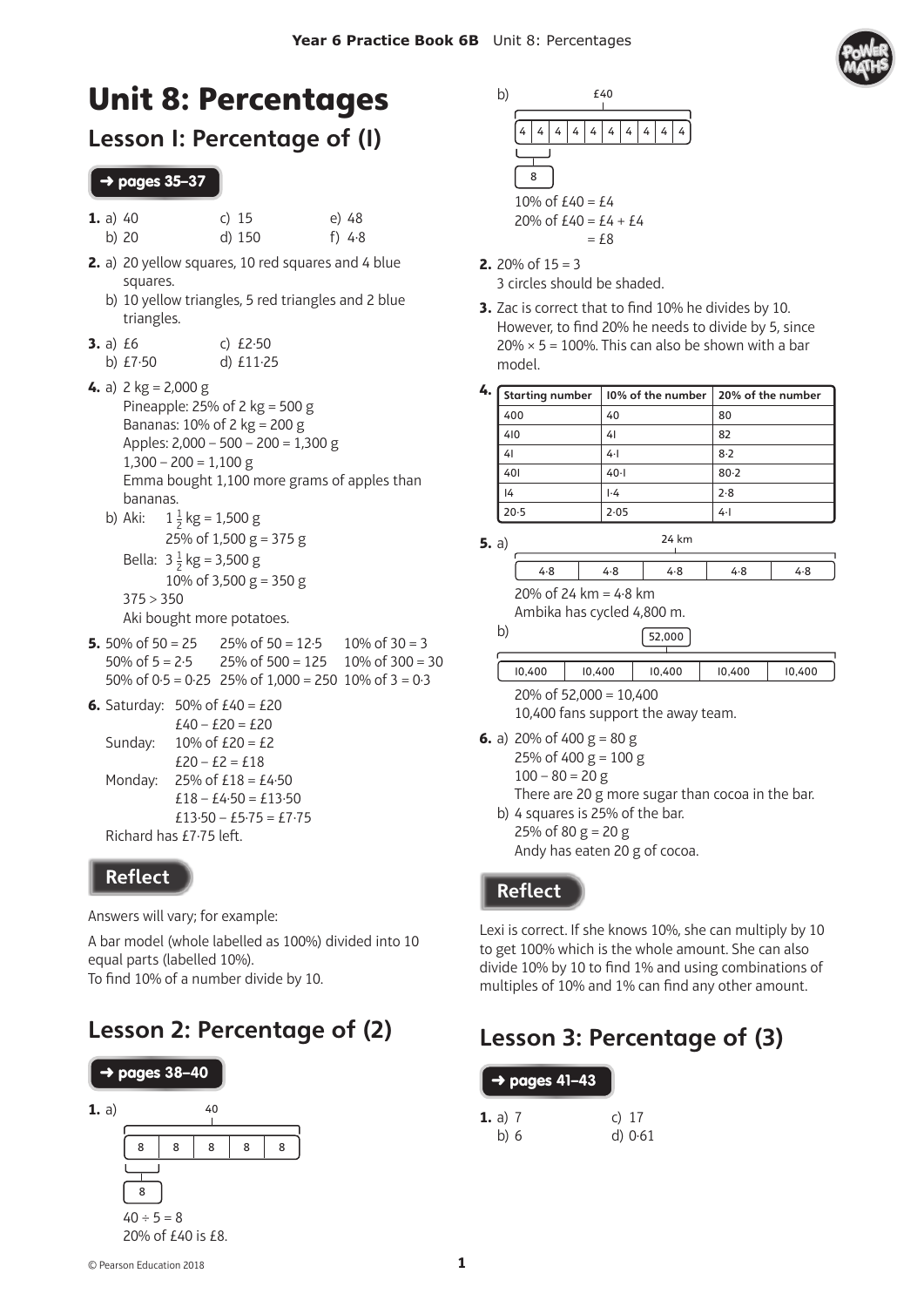

- **2.** Calculations completed and matched: 1% of  $300 = 3 \rightarrow 300 \div 100 = 3$ 10% of 3,000 = 300  $\rightarrow \frac{1}{10}$  of 3,000 = 300 1% of  $30 = 0.3 \rightarrow 30 \div 100 = 0.3$ 10% of 300 = 30  $\rightarrow$  place value grid showing  $\frac{1}{10}$  of 300 is 30 **3.** a) 1% of 1,200 = 12
	- There are 12 Green Goblins. b)  $12 \times 3 = 36$  $3\%$  of  $1.200 = 36$ There are 36 Sapphire Specials.
- **4.** a) 10% is £150. b) 10% is 15 m. c) 10% is 1·5 kg. 1% is £15. 1% is 1·5 m. 1% is 150 g. 2% is £30. 2% is 3 m. 3% is 450 g. 3% is £45. 3% is 4·5 m. 6% is 900 g.
- **5.**  $2\%$  of  $600 = 12$ 10% of  $56 = 5.6$  $3\%$  of  $250 = 7.5$ 25% of  $18 = 4.5$ 1% or  $500 = 5.5$ 
	- $7\%$  of  $100 = 7$

Least 4·5 5·5 5·6 7 7·5 12 Greatest

- **6.** a) Yes; 1% of 200 is 2 and 3% is 6. 1% of 300 is 3 and 2% is 6.
	- b) Examples will vary; for example: 5% of 200 is 10 and 2% of 500 is 10 20% of 1,000 = 200; 10% of 2,000 = 200 Children should notice that the answers are always equal.

#### **Reflect**

Children should explain that to work out 3% of any number, first find 1% by dividing by 100 and then find 3% by multiplying 1% by 3. Diagrams may vary; for example: hundredths grid with 3 squares shaded.

# Lesson 4: Percentage of (4)

#### ➜ pages **44–46**

- **1.** a) 30% of  $£400 = £120$ 
	- Each section of bar model is 40.  $400 \div 10 = 40$  $40 \times 3 = 120$
	- b) 60% of 400  $g = 240 g$ 400 on top of bar model; each section is 40.
	- c)  $90\%$  of 500 m = 450 m Each section of bar model is 50.
	- d)  $75%$  of  $£60 = £45$  Whole is £60 Bar model split into 4 equal sections of £15.
- **2.** There are 24 red tulips. There are 12 yellow tulips. There are 204 pink tulips.
- **3.** a)  $50\%$  of  $700 = 350$  $10\% \text{ of } 700 = 70$ 1% of  $700 = 7$



- **4.** 11% of 32,500 = 3,575 29% of 32,500 = 9,425  $32,500 - 3,575 - 9,425 = 19,500$ 19,500 people finished the marathon.
- **5.** Area of pitch: 100 m  $\times$  70 m = 7,000 m<sup>2</sup> Monday: 30% of 7,000 m<sup>2</sup> = 2,100 m<sup>2</sup> Tuesday:  $7,000 - 2,100 \text{ m}^2 = 4,900 \text{ m}^2$ 50% of 4,900  $m^2$  = 2,450  $m^2$ Wednesday:  $1,250 \text{ m}^2$

Thursday:  $7,000 - 2,100 - 2,450 - 1,250 = 1,200$  m<sup>2</sup> 1,200 square metres of the pitch still needed mowing on Thursday.

#### **Reflect**

Methods will vary; for example:

10% of 300 = 30, 5% of 300 = 15. So 80% of 300 =  $8 \times 30 = 240$ , then add 5% to give  $85\%$  of  $300 = 240 + 15 = 255$ .

10% of 300 = 30, 5% of 300 = 15. So 15% of 300 = 45.  $85\% = 100\% - 15\%$ , so  $85\%$  of  $300 = 300 - 45 = 255$ .

### Lesson 5: Finding missing values

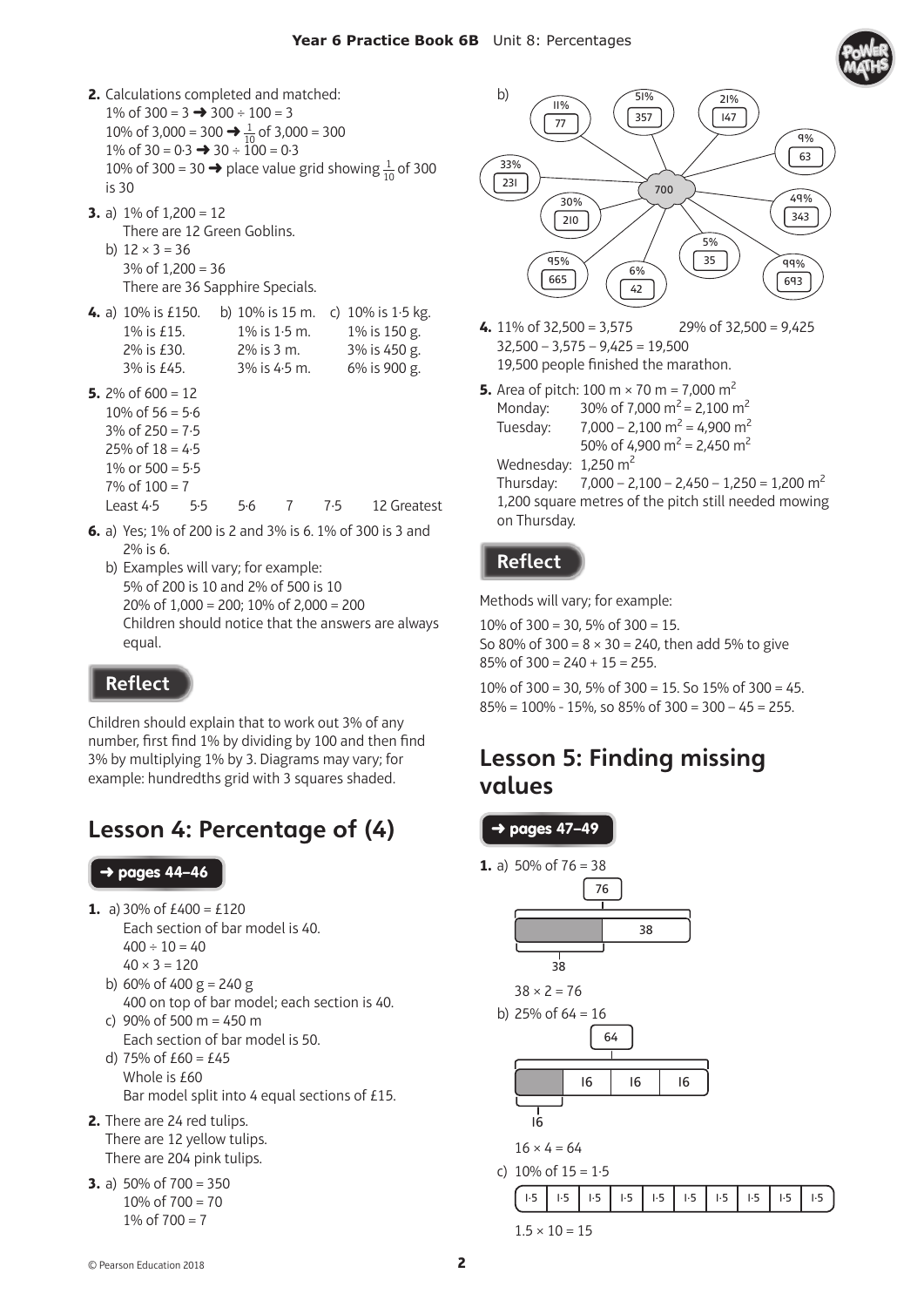

- **2.**  $40\%$  of  $60 = 24 \rightarrow$  left-hand bar model with 24 in empty box 40% of 150 = 60  $\rightarrow$  right-hand bar model with 150 as
- **3.** a)  $70\% = 63$ , so  $100\% = 90$ 30% of 90 = 27 There are 27 orange sweets.
	- b) The string was 320 cm long before Amelia cut it.
- **4.** a) 420 b) 600

whole

- **5.** a)  $10\%$  of  $90 = 9$ 20% of  $45 = 9$  $30\%$  of  $30 = 9$ b)  $30\%$  of  $300 = 90$ 30% of  $600 = 180$  $30\%$  of  $6,000 = 1,800$ c)  $60\%$  of  $150 = 90$ 60% of  $75 = 45$ 
	- 60% of  $7.5 = 4.5$
- **6.** 45 cm = 15% of length, so 15 cm = 5% of length, so total length =  $15$  cm  $\times$  20 = 300 cm. So, perimeter is 20 cm + 300 cm + 20 cm + 300 cm = 640 cm The perimeter of the whole rectangle is 640 cm.

#### **Reflect**

Diagrams will vary; for example:

Two bar models, one with 45 as the whole and split into 5 equal sections of 9, other model with 225 as the whole and split into 5 equal sections of 45.

# Lesson 6: Converting fractions to percentages

➜ pages **50–52** 

- **1.** a)  $\frac{3}{20} = \frac{15}{100} = 15\%$  c)  $\frac{13}{50} = \frac{26}{100} = 26\%$ b)  $\frac{4}{25} = \frac{16}{100} = 16\%$  d)  $\frac{4}{40} = 10\%$ 
	-
- **2.**  $\frac{19}{20} = \frac{95}{100} = \rightarrow 95\%$  $\frac{19}{25}$  =  $\frac{76}{100}$  (numerator and denominator multiplied by 4)  $\rightarrow$  76%
	-
	- $\frac{19}{50} = \frac{38}{100} = \implies 38\%$
- **3.** Luis:  $\frac{14}{20} = \frac{7}{10} = 70\%$ Kate:  $\frac{28}{40} = \frac{7}{10} = 70\%$ Both scored 70%.

| 4. | Week             | Number of<br>eggs laid | Number of eggs<br>that hatched | Percentage of<br>eggs hatched |
|----|------------------|------------------------|--------------------------------|-------------------------------|
|    | Week I           | 10                     | 6                              | $\frac{6}{10}$ = 60%          |
|    | Week $2 \mid 20$ |                        | 6                              | $\frac{6}{20}$ = 30%          |
|    | Week 3           | 8                      | 6                              | $\frac{6}{8}$ = 75%           |
|    | Week 4           | 12                     | 6                              | $\frac{6}{12}$ = 50%          |

**5.** a) 
$$
\frac{12}{20} = 60\%
$$
   
b)  $\frac{8}{16} = 50\%$ 

**6.** blue =  $\frac{42}{200}$  = 21%  $grey = \frac{60}{200} = 30\%$ black =  $\frac{40}{200}$  = 20% white  $=\frac{44}{200}$  = 22% yellow  $=\frac{14}{200}$  = 7%

**Reflect** 

Methods may vary; for example:

Multiply numerator and denominator by 4 since  $4 \times 25 = 100$  to make the fraction have a denominator of 100 and then write the numerator as the percentage, i.e.  $\frac{3}{25} = \frac{12}{100} = 12\%$ .

### Lesson 7: Equivalent fractions, decimals and percentages (1)

#### ➜ pages **53–55**

**1.** Equivalent decimals, fractions and percentages completed:

|  | 0 0 0 0 0 0 2 0 3 0 4 0 5 0 6 0 7 0 8 0 9 1                                                                                                                           |  |  |  |  |
|--|-----------------------------------------------------------------------------------------------------------------------------------------------------------------------|--|--|--|--|
|  | $\frac{0}{10}$ $\frac{1}{10}$ $\frac{2}{10}$ $\frac{3}{10}$ $\frac{4}{10}$ $\frac{5}{10}$ $\frac{6}{10}$ $\frac{7}{10}$ $\frac{8}{10}$ $\frac{9}{10}$ $\frac{10}{10}$ |  |  |  |  |
|  | 0% 10% 20% 30% 40% 50% 60% 70% 80% 90% 100%                                                                                                                           |  |  |  |  |

- **2.** a)  $0.39 = \frac{39}{100} = 39\%$ 
	- b)  $0.25 = \frac{1}{4} \left( = \frac{25}{100} \right) = 25\%$
	- c)  $0.4 = \frac{2}{5} (= \frac{40}{100}) = 40\%$
	- d)  $1.00 = \frac{100}{100} = 100\%$
- **3.** Amounts matched:
	- $\frac{17}{100}$   $\rightarrow$  0.17  $\frac{7}{100}$   $\rightarrow$  0.07  $70\% \rightarrow 0.7$ 71% ➜ 0·71

| 4. | Percentage | <b>Decimal</b> | <b>Fraction</b>                               |
|----|------------|----------------|-----------------------------------------------|
|    | 66%        | 0.66           | $\frac{66}{100} = \frac{33}{50}$              |
|    | 60%        | 0.6            | $\frac{60}{100} = \frac{6}{10} = \frac{3}{5}$ |
|    | $q\%$      | 0.09           | $rac{q}{100}$                                 |
|    | 0%         | 0              | 0                                             |
|    | 90%        | 0.9            | $\frac{q}{10}$                                |

- **5.** To convert a decimal to a percentage you write the digit in the tenths and hundredths columns as the percentage, so for decimals written to 2 decimal places (2 dp) Jamie is correct, but for decimals with more than 2 dp, you insert a decimal point after the second digit and then write the digits in the thousandths column after the decimal point, i.e. 0.125 as a percentage is 12·5%.
- **6.**  $0.5 \times 54 = 50\%$  of  $54 = 27$  $0.1 \times 54 = 10\%$  of  $54 = 5.4$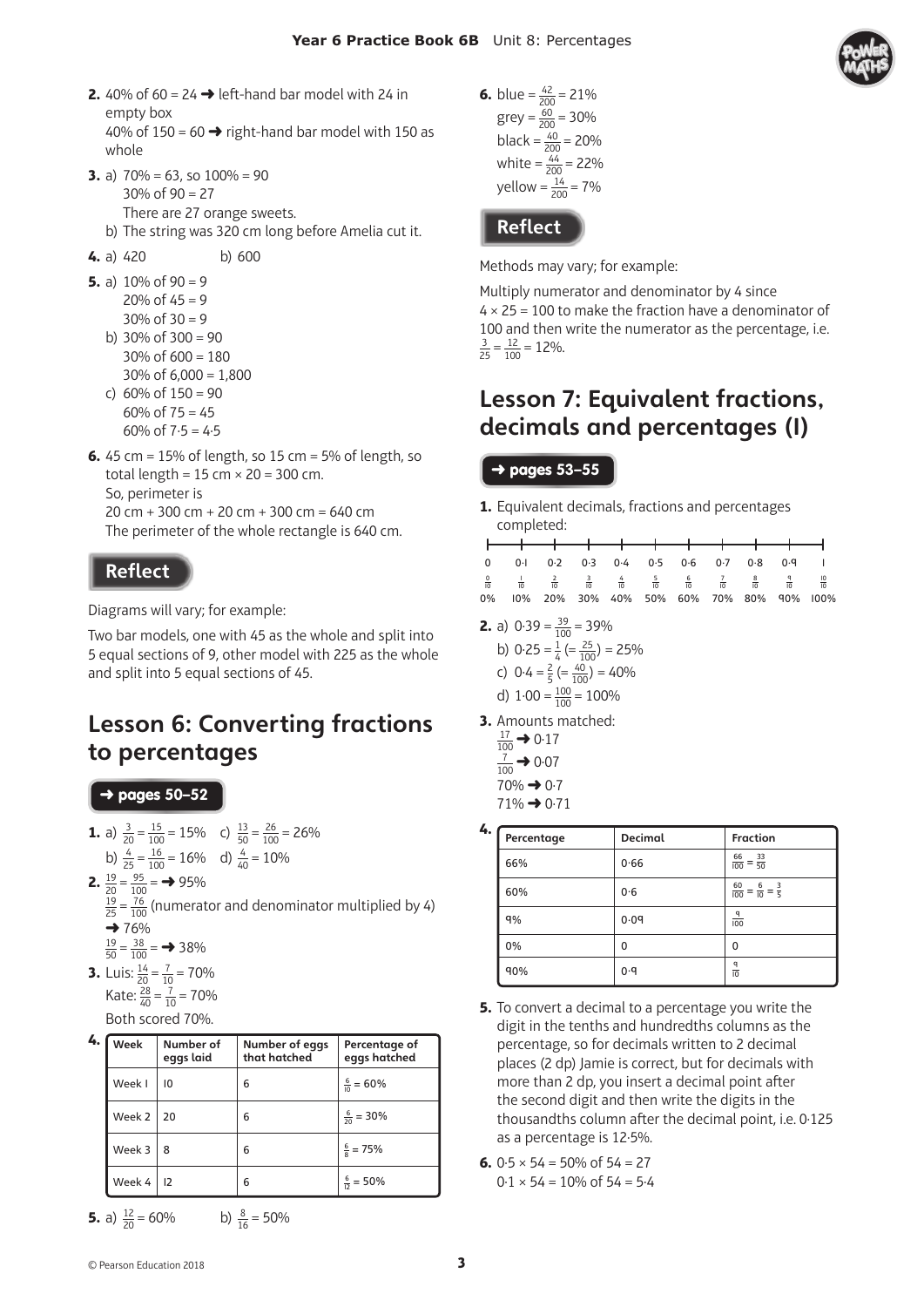$540 \times 0.2 = 20\% \text{ of } 540 = 108$  $0.75 \times 54 = 75\%$  of  $54 = 40.5$  $540 \times 0.25 = 25\% \text{ of } 540 = 135$  $5,400 \times 0.99 = 99\%$  of  $5.400 = 5,346$ 

#### **Reflect**

Estimates will vary; for example:

 $\frac{2}{3}$  = 0·666 (recurring) = 66·6 (recurring)%  $\frac{7}{10}$  = 0·7 = 70%

### Lesson 8: Equivalent fractions, decimals and percentages (2)

#### ➜ pages 5**6–58**

- **1.** a)  $\frac{4}{5}$  $-1 < 85\%$  b)  $0.404 > \frac{100}{250}$  c)  $99\% < \frac{199}{200}$
- **2.**  $\frac{88}{1,000} = 0.088$
- **3.**  $\frac{3}{10}$  < 0.55 < 57% < 61% < 0.62 <  $\frac{17}{25}$  <  $\frac{41}{50}$
- **4.**  $1 \cdot 8 = 1 \frac{8}{10} = 1 \frac{16}{20}$ , so 1 $\cdot 8$  is not more than  $1 \frac{17}{20}$ .

**5.** a) 65% b) 0.36 c) 
$$
\frac{1}{5,000} = \frac{1}{200}
$$

**6.** a) Diagrams will vary. Lexi has eaten  $\frac{8}{9}$  of an apple altogether. 8  $\frac{8}{9}$  = 0.888 = 88.89% (rounded to 2 dp) Ebo has eaten 87% of an apple.  $88.89 > 87$ .

Lexi has eaten the most apple.

b) Answers will vary; for example: Jamie eats  $\frac{2}{9}$  of 2 oranges, Max has eaten 51% of an orange. Who has eaten the most orange?

#### **Reflect**

Answers will vary but children should recognise that it is easier to order numbers if they are in the same form. For example:

To order fractions, decimals and percentages they could all be converted to equivalent percentages and then put in order from smallest to greatest.

### Lesson 9: Mixed problem solving

#### ➜ pages **59–61**

- **1.** a)  $\frac{80}{200} = \frac{2}{5}$  b)  $\frac{160}{400} = \frac{2}{5}$  c)  $\frac{80}{200} = \frac{2}{5}$  d)  $\frac{80}{400} = \frac{1}{5}$ e) Answers will vary, but designs should have 3 white tiles for every tile with 40% shaded.
- **2.** a) This is  $\frac{1}{2}$  of the whole shape. b) Designs will vary but have an area of 5 squares.

**3.** 3,000 g

| 900 q  | $1,350$ q | 750 q  |
|--------|-----------|--------|
| apples | bananas   | grapes |

The grapes weigh 750 g.

- **4.** Richard has 60%, which is 40% + £25.
	- $100\% = 40\% + 40\% + 25$  $100\% = 80\% + E25$  $100\% - 80\% = \text{\pounds}25$  $20% = £25$  $60\% = £25 \times 3 = £75$ Richard has £75.
- **5.** The first percentage represents 45 out of 100 and the second score is 50 out of 100.  $\frac{45}{100} + \frac{50}{100} = \frac{95}{200} = 47.5\%$
- **6.** 50% of the left-hand shape is shaded. 50% of the rectangles are shaded and 50% of the circles are shaded, so in total 50% are shaded. 25% of the right-hand shape is shaded. The shape is made up of three sections which each contain 4 of the same shape. 1 out of 4 equal shapes in each section is shaded, so  $\frac{1}{4}$  of each section is shaded. So  $\frac{1}{4}$ , or 25%, of the whole shape is shaded.

#### **Reflect**

Answers will vary but the problem should involve 20% in some way; for example:

Bella has £40 and spends  $\frac{4}{5}$ . How much has she left?

# End of unit check

➜ pages **62–63** 

My journal

- **1.** a) Answers will vary; look for the shape being divided into other shapes. Children may shade 25% of each shape or 25% of the shape as a whole. .
	- b) Answers will vary, but the equivalent of one full section (representing 20%) and  $\frac{3}{4}$  of another section (representing 15%) should be shaded.